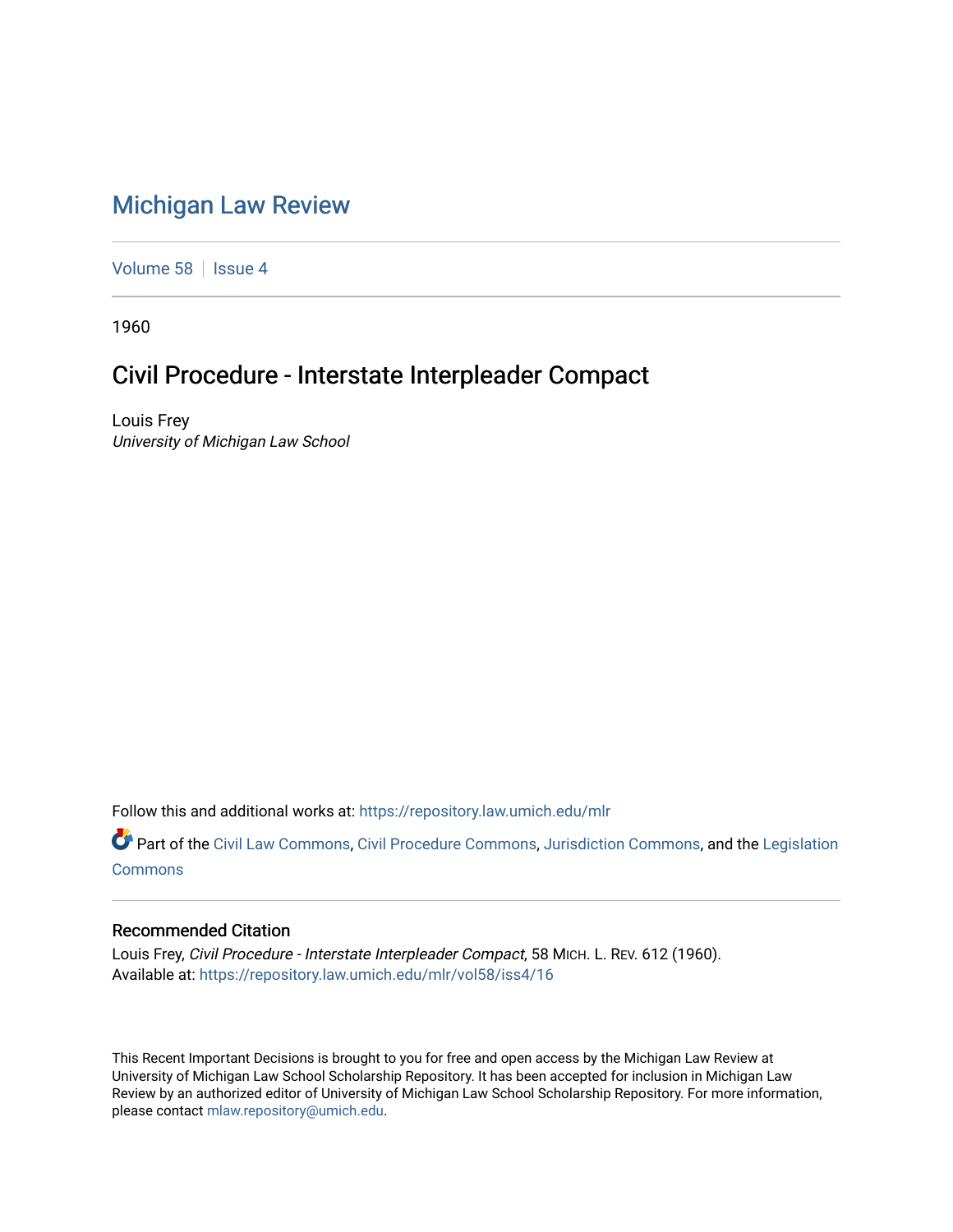## RECENT LEGISLATION

CIVIL PROCEDURE-INTERSTATE INTERPLEADER COMPACT-Five states have passed the Interstate Interpleader Compact.<sup>1</sup> but Senate bills<sup>2</sup> aimed at obtaining the necessary congressional consent have not been reported out of committee. The compact, designed to eliminate the problem of obtaining jurisdiction over an out-of-state claimant in a state interpleader action, would remedy situations in which the stakeholder may be subject to multiple vexation or possible double liability.3 The most important section of the compact provides: "Service of process sufficient to acquire personal jurisdiction may be made within a state party to this compact, by a person who institutes an interpleader proceeding or interpleader part of a proceeding in another state, party to this compact."4

Other possible solutions, on either a state or federal level, to the problem of attaining jurisdiction over a nonresident claimant in an in personam action have significant limitations. Existing federal interpleader, broad as it is, does not completely solve the problem. Although federal rule 22 (1)<sup>5</sup> may be "the most modem and liberal method of obtaining interpleader to be found,"6 it does not reach many interpleader situations because of its requirements that the original suit have a \$10,000 amount in controversy and a complete diversity of citizenship.7 The Federal Interpleader Act,<sup>8</sup> which grants original interpleader jurisdiction to the courts, is also a deficient remedy, for in some ways the requirements for an interpleader action under the act are more stringent than under rule  $22(1)$ .<sup>9</sup> In addition, even

1 Me. Rev. Stat. (1954; Supp. 1957) c. 113-A, as amended, Me. Laws 1959, reg. sess., S.B 256; N.H. Rev. Stat. Ann. (1955) c. 54; N.J. Stat. Ann. (1952; Supp. 1959) §2A:41-A; **N.Y.** Civ. Prac. Act (Cahill-Parsons, 1955; Supp. 1959) §287; Pa. Stat. Ann. (Purdon, 1953; Supp. 1958) tit. 12, §592. For the genesis of the compact, see TWENTIETH N.Y. JUDICIAL CouNCIL REPORT 271 (1954). For a complete discussion of the compact, see Quinn, "Jurisdiction of Adverse Claimants: The New York Interpleader Compact," CURRENT TRENDS IN STATE LEGISLATION 1955-56, p. 707 (1957).

<sup>2</sup>S. 2326, 86th Cong., 1st sess. (1959); S. 3423, 85th Cong., 2d sess. (1958).

<sup>3</sup>See, e.g., New York Life Ins. Co. v. Dunlevy, 241 U.S. 518 (1916), in which the insurer was subjected to double vexation and liability because of its inability to interplead the nonresident claimant in an earlier action in another state. Such multi-state litigation will probably become more common as more states pass statutes such as Illinois' "long-arm" provision asserting in personam jurisdiction in certain tort and contract actions having but slight contact with the state. See Ill. Rev. Stat. (1959) c. 110, §17. And see Wis. Laws 1959, c. 226, §15 (to be Wis. Stat. Ann. §262.05) for an even further extension of in personam jurisdiction.

4 Art. 3 (a) of S. 2326, 86th Cong., 1st sess. (1959).

5 Rule 22 (1), Fed. Rules Civ. Proc., 28 U.S.C. (1958).

<sup>6</sup>3 MOORE, FEDERAL PRACTICE, 2d ed., §22.04 (1948).

7 28 U .S.C. (1958) §1332. Diversity must exist between the party seeking interpleader and all adverse claimants. See, e.g., Isaacs v. Walmac Co., (D.C. R.I. 1954) 15 F.R.D. 341. <sup>8</sup>28 u.s.c. (1958) §§1335, 1397, 2361.

9 For example, a bill of interpleader requires lack of interest on the stakeholder's part. See Chafee, "The Federal Interpleader Act of 1936," 45 YALE L.J. 963 at 978-980 (1936).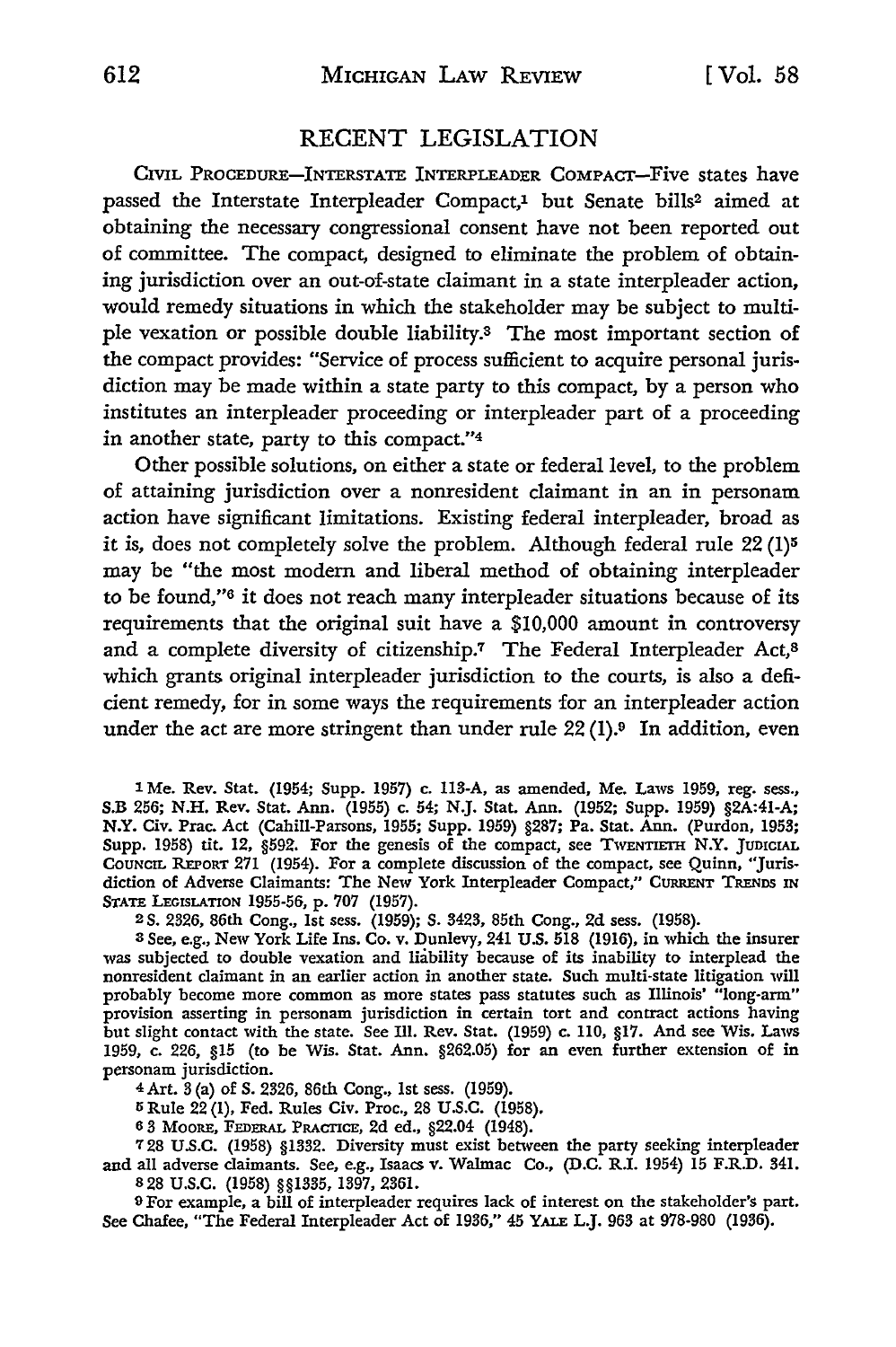the minimal amount in controversy and diversity requirements,10 though less restrictive than those of rule  $22(1)$ , will serve to exclude many claims from the interpleader procedure. Congress could combine the liberal interpleader action under rule 22 (I) with the minimal diversity, lower amount in controversy, and nationwide service of process of the Interpleader Act,11 and in this manner encompass a larger number of cases involving the nonresident claimant. But even if such broadened federal interpleader were to be adopted-and there is little possibility of this at present<sup>12</sup>-there remains as a bar to complete protection of the stakeholder minimal jurisdictional requirements and the extra cost and delay normally present in removing to a federal court when the nonresident is not discovered until after suit is begun in the state court. Thus possible extension of federal interpleader would not be as effective as the compact, which has neither the diversity or minimum amount jurisdictional requirements, nor the problem of removal to a federal court. Another alternative at the federal level would be passage of a statute under the authority of the full faith and credit clause of the Constitution,13 directing that extra-territorial service of process by a state court in an interpleader action be recognized by other states. The constitutionality of such a statute would have to be based on a construction of the full faith and credit clause that would extend "judicial proceedings" to include intermediate writs and processes.14 •

**On** a state level, the individual states could pass a uniform interpleader act under which the stakeholder in a state court would request the interpleading of a nonresident claimant, with the court either denying the request or certifying it to a court in the claimant's state. The latter court would call the claimant before it and order him to appear in the interpleader action in the other state or face contempt charges in his own state.<sup>15</sup> The uniform act might prove to be unconstitutional. Although an act requiring a witness to appear in a foreign state has been held constitutional,16

10 See 23 U.S.C. (1958) §1335. The diversity needed for a bill of interpleader under the act is minimal, requiring only diversity between any of the adverse claimants. See United States v. Sentinel Fire Ins. Co., (5th Cir. 1949) 178 F. (2d) 217; note, 55 MICH. L. REv. 1183 (1957); 3 MooRE, FEDERAL PRACTICE, 2d ed., §22.09 (1948).

11 A similar effect has been achieved by allowing attenuated equities to furnish the grounds for a bill in the nature of interpleader. Fleming v. Phoenix Assurance Co., (5th Cir. 1930) 40 F. (2d) 38, cert. den. 282 U.S. 809 (1930), or by holding double vexation itseH is sufficient grounds for a bill in the nature of interpleader without finding a separate equitable ground for relief. See John Hancock Mutual Life Ins. Co. v. Kegan, (D.C. Md. 1938) 22 F. Supp. 326.

12 Congress could remove all the jurisdictional requirements of federal interpleader except diversity, although this course of action is improbable. See note 23 infra.

13 U.S. CONST., Art. IV, §1.

14 See Cook, "The Powers of Congress Under the Full Faith and Credit Clause," 28 YALE L.J. 421 (1919).

15 See note, 26 UNIV. CHr. L. REv. 643 at 648 (1959). Cf. "Uniform Act To Secure Attendance of Witness from Without a State in Criminal Proceedings," 9 UL.A. (1957). See also 8 WIGMORE, EVIDENCE, 3d ed., §2195 (a) (1940).

16 New York v. O'Neill, 359 U.S. 1 (1959).